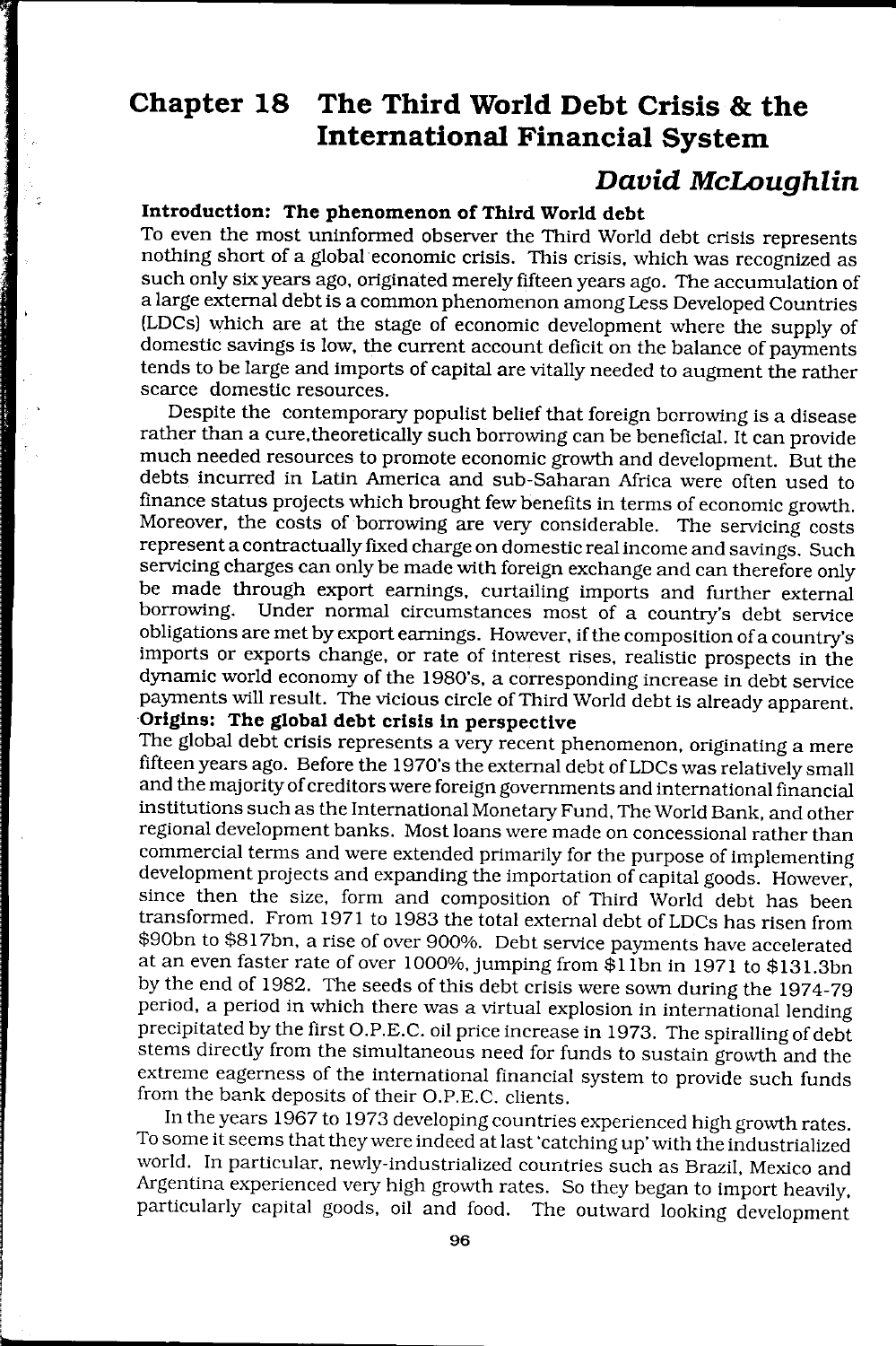strategies that such countries adopted led them to promote their exports aggressively; this occurred. however. on the eve of the first oil price shock. a world recession and. hence. a fall in growth rates in industrialized countries. As a result many developing countries sought to sustain their high growth rates by increased borrowing. Lending from unofficial sources increased considerably. particularly non-concessionallending; official agencies lacked the funds to meet the growth needs of many middle-income and newly-industrialized countries. Additionally. many countries facing balance of payments problems involving an excess of import payments over lagged export revenue were reluctant to approach official sources who might have forced painful policy adjustments upon them. As a result of these factors. numerous developing countries turned increasingly to commercial banks and other private lenders to provide the funds needed for balance of payments support.

This outward shift in the demand curve for international funds was simultaneously matched by a corresponding outward shift in the supply curve for such funds held by commercial banks who during the 1970's held the bulk of the O.P.E.C. oil revenue surplus. a surplus which grew from \$7bn in 1973 to \$68bn in 1974 and peaked at \$115bn in 1980. The commercial banks. flush with such funds and facing low demand for capital from the slower growing industrialized countries. aggressively competed against each other in lending to LDCs.

Herein lies the explanation for the meteoric rise in the total external debt of such countries. However. more significant perhaps than the rise in the absolute size of the debt was the change in the form and composition of the debt. An increasing portion of the debt was made on non-concessional terms - 77% of total debt in 1979. compared to 40% in 1971 - such terms being less benevolent. involving shorter maturities and charging market rates of interest which were often variable. It is not surprising therefore that due to the large rise in the size of the debt and the larger proportion of the debt scheduled on harsher terms. the debt servicing payments of all LDCs trebled from 1975 to 1979. from \$25bn to \$75bn.

However. despite this large increase in debt servicing obligations the ability of most developing countries to meet their debt service payments remained largely unquestioned due to the international economic climate prevailing in the late 1970·s. The combination of a fall in real oil prices due to high inflation. low or negative real interest rates and a rise in export earnings which narrowed the current account deficits of many developing countries allowed such countries sustain relatively high growth rates. averaging 5.2% from 1973 to 1979. through massive borrowing.

Therefore on the evidence presented so far. the surge in international lending following the first oil price shock could be largely termed a success because in an economic atmosphere that could be described as congenial to developing counties. such borrowing allowed these countries to maintain high growth rates with few servicing difficulties by facilitating the recycling of huge surpluses from oil exporters to oil importers through the lending activities of privatc international banks. This cheerful picture is completed by the fact that such massive lending/ borrowing helped dampen the recession in industrialized countries post 1973 by boosting export demand from LDCs seeking Western goods and services.

However if the surge in international lending in the period 1974 to 1979 was to sow the seed. the harvest that was reaped post 1979 was a very bitter one indeed. The second oil price shock in 1979 was to lead to a complete reversal of

**s**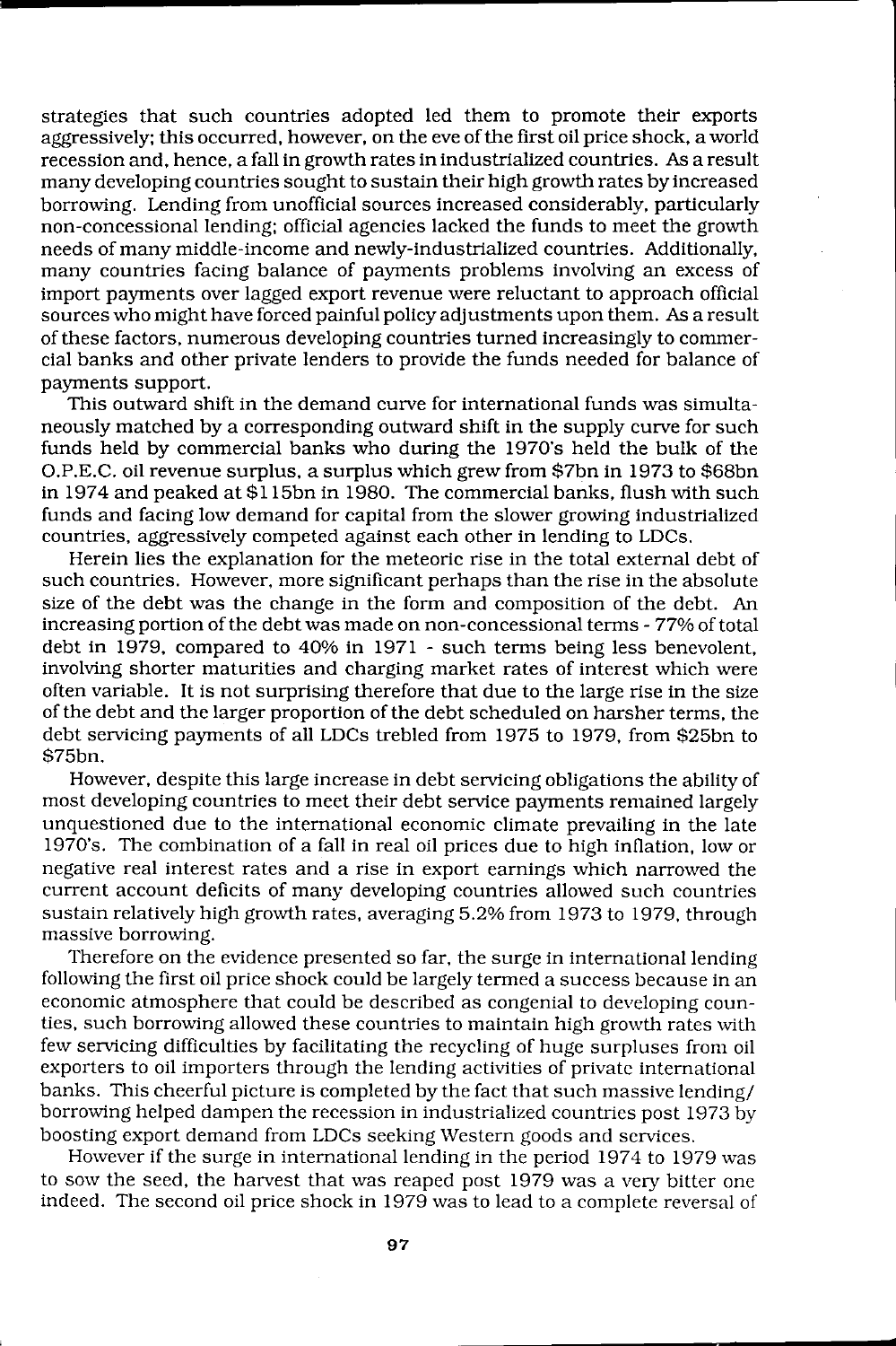economic conditions that had been so conducive to the success of international lending in the previous decade. LDCs suddenly faced an abrupt increase in oil prices which added considerably to their oil import bills and affected the prices of industrial imports on which they so vitally depended. The second oil crisis coincided with, or perhaps was the cause of, the emergence of deflationary economic policies in the Western World. Such policies affected LDCs in two critical way. Firstly, the stabilization policies of the Western powers led to a hike in interest rates which led to a similar increase in debt service obligations, obligations which were made harder to meet by the bunching of short maturities arranged during the 1970's. Secondly, a deflationary policies in the West led to a collapse in the major markets for goods exported by LDCs resulting in a decline of over 20% in primary commodity export prices during the period. Therefore the present-day crisis is due to these two vital factors: a sharp rise in the cost of debt servicing and a sharp fall in export revenues to pay such servicing charges.

Faced by this Critical situation, Less Developed Countries faced two rather unsavoury policy options: the imposition of fiscal and monetary measures that would curtail imports but restrict growth and development objectives. or finance the widening current account deficits through more external borrowing. Being either unable or unwilling to accept the first option, many LDCs continued to borrow heavily. Sinking further and further into a massive debt trap. Alarm bells began to ring in the financial capitals of the world as the impending crisis increasingly came to light. By 1983 the two largest borrowers, Brazil and Mexico, had a total external debt of \$93.5bn and \$86.6bn respectively. When one considers the export earning of the two countries stood at \$17.5bn and \$22.2bn respectively, the crisis becomes all the more stark. In August 1982 Mexico informed its creditors that it could no longer keep up its interest payments. Other major debtors followed their stance. The debt crisis had begun in earnest.

#### **The present dilemma: crisis or consolidation?**

It was Mexico's shock announcement in 1982 that confirmed the debt crisis as a global problem. Since then numerous solutions have been proposed and the collapse of the world financial system predicted by many has been averted or deferred. However the debt crisis still continues to act as a constraint on development and on poverty alleviation. By the end of 1987 (the most recent figures available) the total external debt of LDCs stood at \$1,217bn, an increase of 43% over the total external debt of 1982. Despite a slowdown in the rate of increase of some indicators such as the ratio of interest service payments to export revenue. the Situation still remains critical. Any rise in LDCs' exports has just offset the fall in export prices. The real cost to developing countries of their external debt rose from 8.1% of G.D.P. in 1986 to 10% in 1987, while the average growth rate of real G.D.P. in all LDCs fell from 4.2%in 1986 to 3.4% in the following year.

The 'Financial Times' recently predicted that the third phase of the debt crisis was at hand. The first phase, lasting from August 1982 until 1985, was one of crisis management, the main concern being the stability of the world financial system. James Baker. the recently appointed U.S. Secretary of State and then U .S. Treasury Secretary proposed a plan in 1985 that ended the first phase of the debt crisis. Baker argued that debtor countries would never be able to meet their commitments unless they were able to export more and grow economically. The Baker plan set the agenda for the second phase of the crisis. It involved a large increase in loans to LDCs, a greater application ofI.M.F. conditionality, and more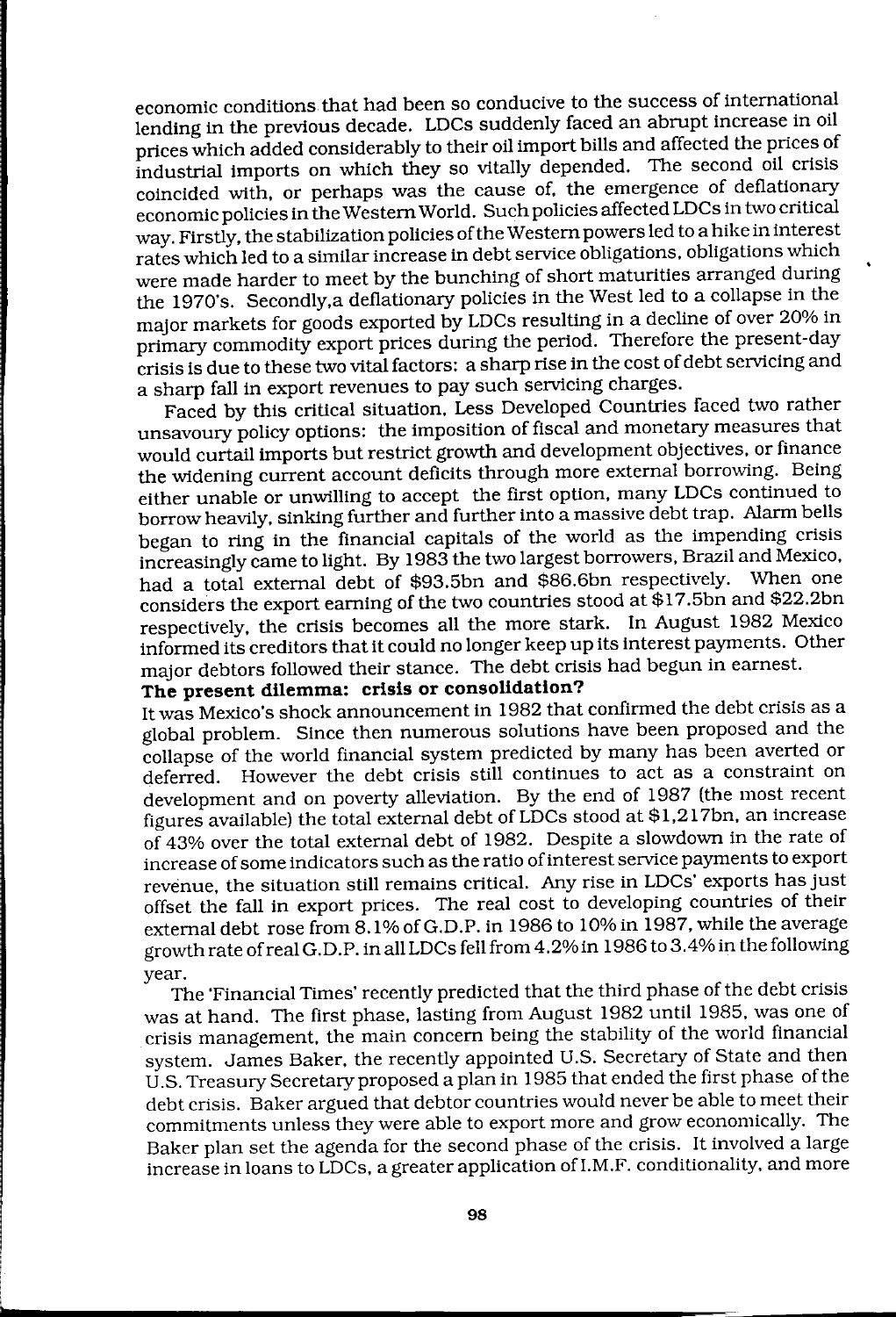case by case rescheduling of loan commitments. However, by the end of the second phase the net outflow of funds from LDCs continued. The third phase of the debt crisis, which we are currently experiencing, aims at limiting the net cash outflow from developing countries and encouraging development in such countries by allowing debtor countries greater access to financial markets and by the enunciation oflong-term development strategies for these countries. The success of this current phase of the crisis will ultimately depend on stemming the cash outflow.

Recent initiatives to solve the stalemate have experienced varying degrees of success. A five year recovery programme launched by the U.N. in 1986 has had little success in sub-Saharan Africa where debt service payments are projected to reach \$45bn per annum by 1995. At the Washington meeting of the I.M.F. and World Bank in September 1987, Nigel Lawson proposed that Western governments write off some past loans to African debtors, a Significant shift in emphasis. James Baker echoed Mr Lawson's views in a speech to the African Development Bank in June 1988. In the same month the Toronto Summit of the seven leading industrial nations agreed to a package of rescheduling and the partial writing off of debt to sub-Saharan African countries. In September 1988, UNCTAD (United Nations Conference on Trade and Development) proposed that the debt relief way was the only means of reviving growth and alleviating the debt crisis and called for a once and for all cut of 30% in commercial bank debt which they predict will lead to a 100% fall in the debt to export ratio of developing countries within five years.

Therefore debt cancellation is firmly on the agenda as a means of solving the global debt crisis. This policy is justified on four counts: historical experience of past debt crises; fairness; efficiency and, lastly, considerations of political stability. It is in the interests of all LDCs that this policy is adhered to.

### **The international financial system: a wolf in sheep's clothing?**

To many observers the burden of guilt for the present debt crisis lies not with the economic policies of the borrowers but with the profit motives of the lenders, i.e. the international financial system. By the 'international financial system' we are referring to the institutional arrangements ensuring the world's surplus funds flow to countries in deficit, the rule governing the international exchange rate regime and the mechanisms for creating and distributing liquidity. The arrangements for channelling funds to LDCs involve a wide range of participating entities including international financial institutions. governments. commercial banks and industrial companies.

As already discussed, the range of maturities. currencies and financial instruments offered to LDCs has changed. In general the 1970's was an era of financial liberalization. Deregulation and increased competition led to the increasing globalization of banking. The O.P.E.C. surplus added to the above factors and resulted in the increased involvement of the international financial system in the financial and economic affairs of LDCs. Indeed in the 1970's thc desire of the international financial system to lend to them becamc a stampede. With the benefit of hindsight we can see that the creditors did not question their ability to pay sufficiently.

The second oil crisis led many debtor countries to renegotiate thcir loan commitments with private international banks in the hope of either stretching out the payment period for the principal and interest and/or obtaining additional finance or more favourable terms. However, most debtor countries have typically been obliged to deal with the I.M.F. as an indication of the debtors' willingness to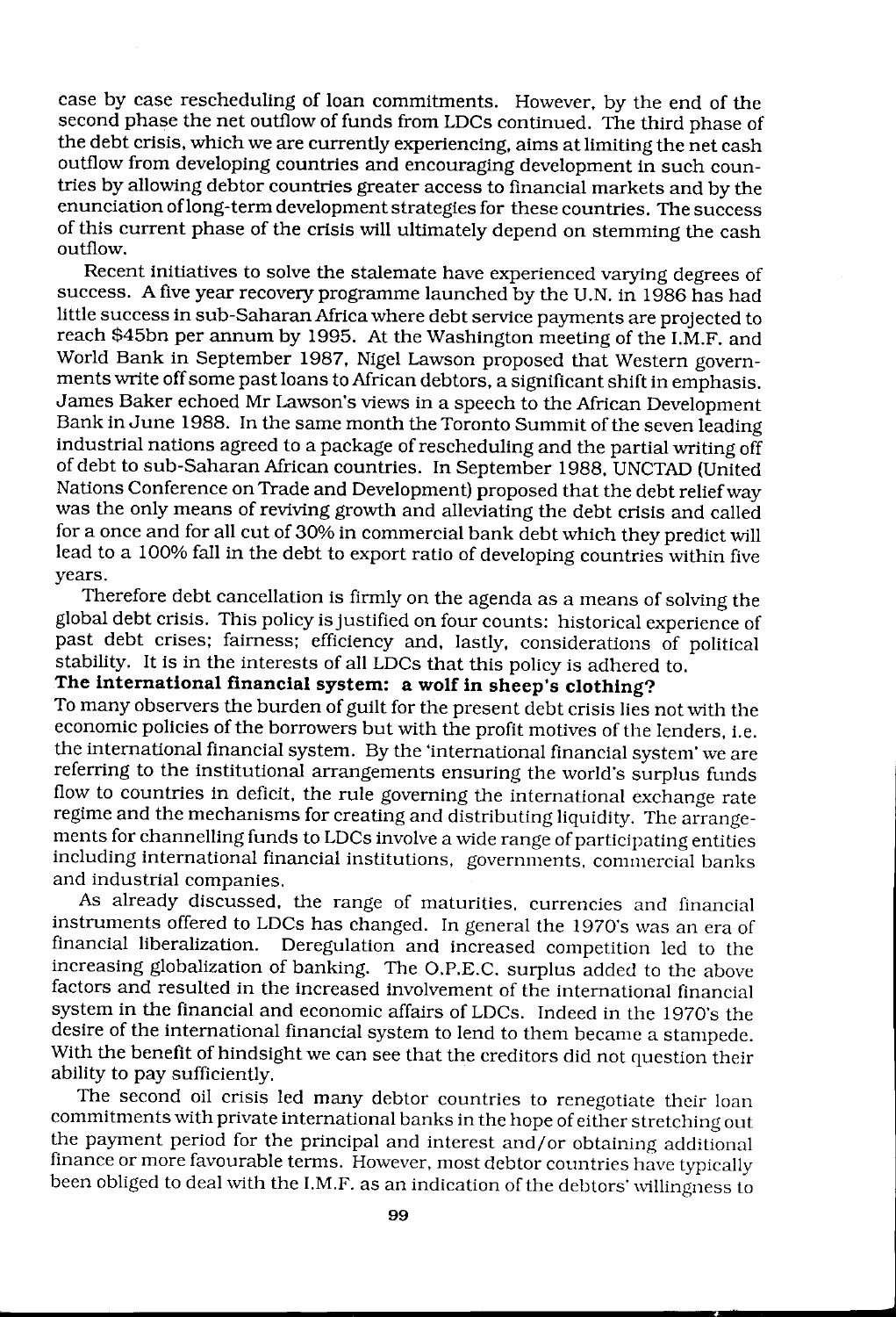impose policies to tackle the crisis before a consortium of international banks would agree to refinance or reschedule a loan.

Such stabilization policies tend to be politically very unpopular because they strike at the heart of development efforts by disproportionately hurting the lower-

and middle-income groups and because such policies are imposed by an international agency and are therefore perceived by many, particularly those in the Dependency School of Development Economics, as measures primarily designed to maintain the poverty and dependency of LDCs while preserving the global market structure for industrial countries. Cheryl Payer, an economist of the Dependency School, viewed the LM.F. functions as "the chosen instrument for imposing imperialist financial discipline on poorer nations" (quoted in Todaro, 1986, p557), a system which creates a form of "international peerage" or debt slavery whereby the LM.F. offers additional funds which will ultimately perpetuate rather than solve the debtors' balance of payment problems. As the debt burden increases the debtor countries are 'blackmailed' into anti-development stabilization policies thus creating a vicious circle of debt in which LDCs must run faster simply to stand still.

The alternative view sees the LM.F. not as a development or anti-development agency but Simply as one fulfilling its original mandate of holding the global capital market together by the pursuit of short-term orthodox counter-cyclical stabilization policies. However such a mandate may perhaps be outdated in the dynamic, international, increasingly global economy of the 1980's. Also the balance of payments problems of many LDCs may be structural and long-term in nature and therefore the adoption of short-term stabilization policies may lead to long-term debt crises. There is no doubt that the I.M.F.'s policies of severe financial regression of debtor countries, whether just or unjust, do impose a harsh and perhaps unnecessary economic burden on countries that can ill afford it.

Therefore the greater flexibility and willingness to modify its prescribed medicine to fit the varied illnesses of its patient is perhaps the most logical and humane course of action for the LM.F. to take to help it shed its 'wolf in sheep's clothing' image that many people hold of it.

#### **Conclusion: A Third World problem; a global crisis**

The Third World debt problems has thus truly become a worldwide problem. The debt crisis of the 1980's has called into question the very existence, stability and validity of the international financial system. Ironically, fears that the imminent collapse of this system in the early 1980's led currency speculators to purchase large quantities of the dollar which inflated its value and added further to the dollar-denominated debt burdens of LDCs.

The debt crisis has underlined the tremendous interdependence of the international financial and economic systems, an economic domino effect with frightening consequences.

Although many LDCs are at least partly responsible for the massive accumulation of debt, the adverse economic conditions they face, in part precipitated by the industrialized countries own stabilization policies, are often beyond their control. Cline has estimated that  $85\%$  (\$401bn) of the total increase of \$480bn in external debt of the non-oil producing LDCs from 1973 to 1982 can be attributed to four factors beyond their control:

1. O.P.E.C. oil price increases;

L

**CONTRACTOR** 

- 2. rises in dollar interest rates;
- 3. a decline in developing countries exports due to the worldwide recession;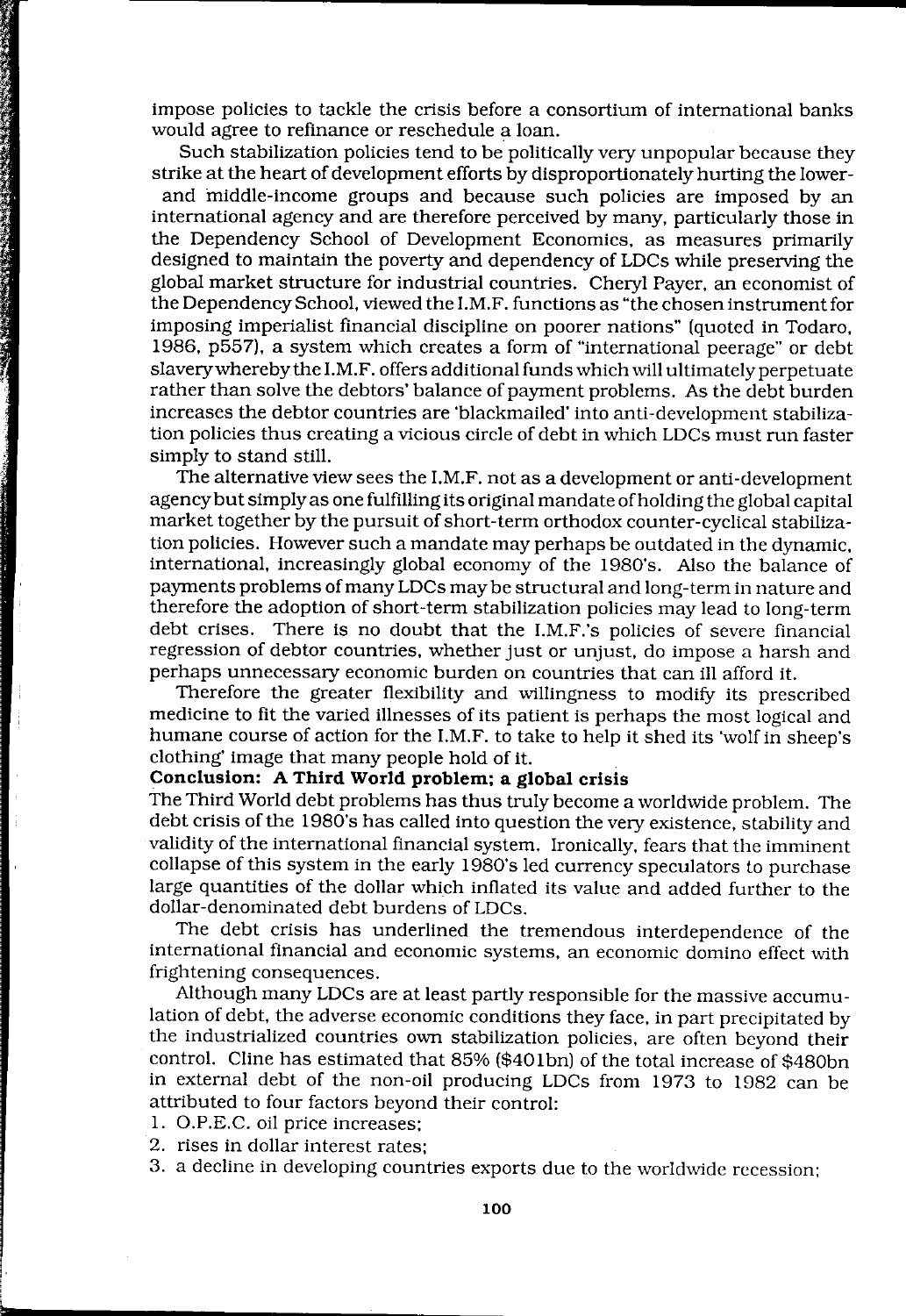4. the dramatic decline in commodity prices and the consequent worsening in the LDCs terms of trade.

Therefore the burden of the global debt crisis must be shared by all. While many debtor countries must undergo a period of painful adjustment, industrial countries must relax their restrictive monetary policies and encourage imports. International organizations such as the I.M.F. must provide sufficient financial liquidity until the economic climate changes and LDCs can make the necessary adjustments. A global crisis requires a global solution.

*Bibliography* 

Golman, Nixson, Fredrich, "Economics of Change in LDCs", Oxford, Philip Allan, 1978.

H. Lever and C. Huhne, "The Interational Debt Crisis", Pelican, 1985.

Michael Todardo, "Economic Developmentin the Third World", London, Longman. Trocaire, "North South Issues", Dublin, Trocaire, 1989.

World Development Report, Washington, World Bank, 1987.

**..**